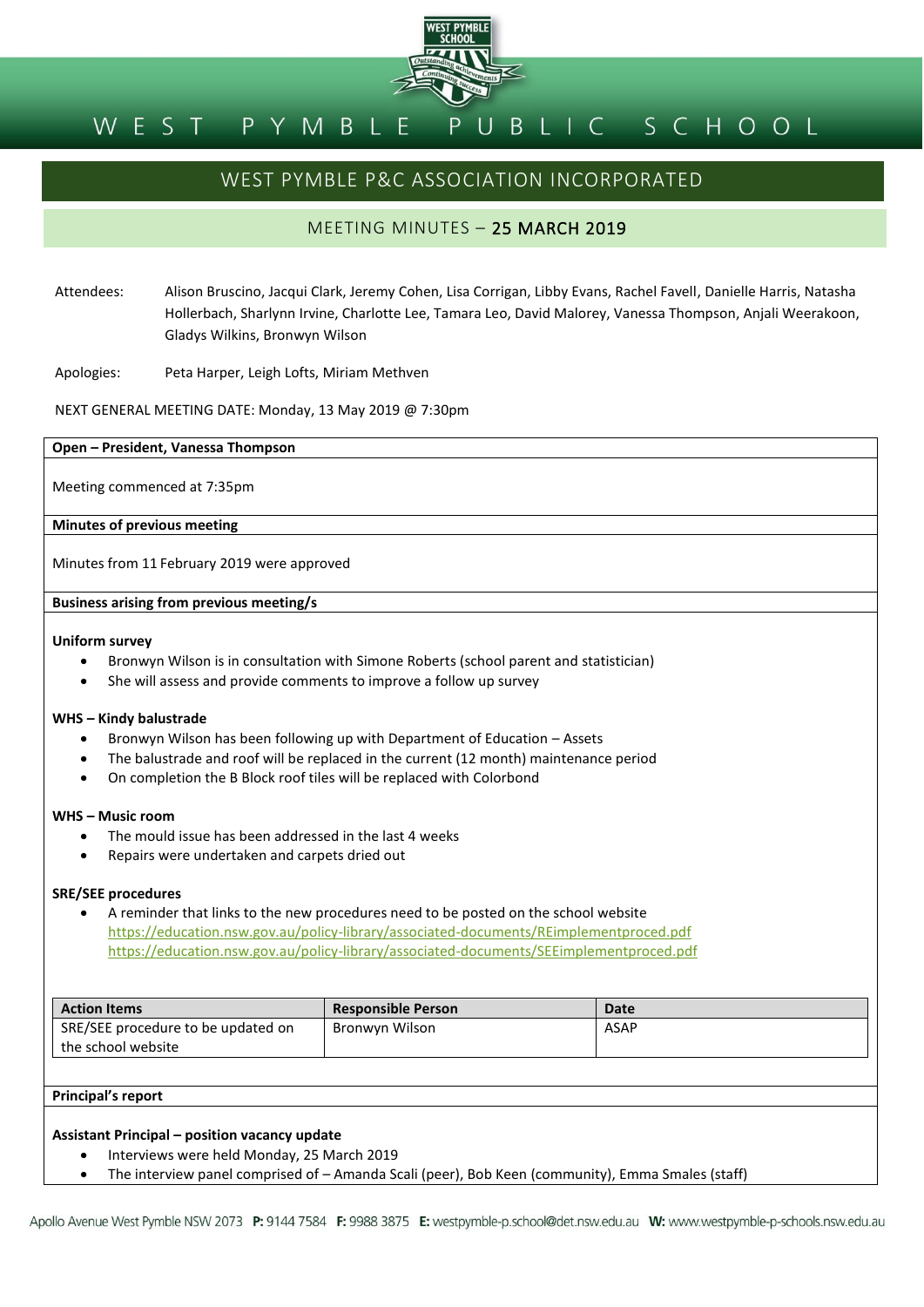- There was a high calibre of candidates
- A recruitment decision has been made and the outcome will be communicated in due course

# **Student absentee notification – update**

- SMS message system is ready to launch
- Dominic Benedet has been trained
- Teachers need to mark the attendance roll by 10:00am
- Parents will receive an SMS message if their child is absent
- Parents should still notify the school of absences, especially if their child is sick with a contagious illness

# **School development day – Term 2 update**

- Students will return to school on Tuesday, 30 April 2019 as originally planned
- It has been difficult to organise a date for the GERRIC gifted and talented training program
- The school will now send Stage teams to UNSW for training
- The aim is to have all teachers trained by the end of the year

## **OOSC – update**

- The expansion application is now with the Department of Education
- They will draw up the variation and submit to the Department of Early Education for completion
- An outcome is pending for the end of Term 1

## **End of term activities**

- There are many activities to look forward to Grandparents Day, Anzac Day ceremony, Stage 3 camp and more
- Parents are encouraged to keep up with the latest information via Schoolzine

## **Ride to School Day**

- The scheduled day (Friday, 29 March 2019) has been postponed due to the driveway work
- A Schoolzine update will be posted

| <b>Action Items</b>             | <b>Responsible Person</b> | Date |
|---------------------------------|---------------------------|------|
| Ride to School Day notification | <b>Bronwyn Wilson</b>     | ASAP |

# **Treasurer's report**

# **West Pymble P&C Association Inc**

# **Treasurers' Report**

as of 25 March 2019

# **Bank Accounts - Balances and Movements on Accounts**

| The current cash balance is \$151,121.92, an increase from the previous P&C Meeting. The balances are made up of the following: |              |              |              |  |
|---------------------------------------------------------------------------------------------------------------------------------|--------------|--------------|--------------|--|
|                                                                                                                                 | 1 January    | 10 February  | 24 March     |  |
|                                                                                                                                 |              |              |              |  |
| <b>P&amp;C Transaction Account</b>                                                                                              | \$7,234.57   | \$27,452.50  | \$13,915.55  |  |
| <b>P&amp;C Investment Account</b>                                                                                               | 54,745.98    | 54,764.57    | 49.780.44    |  |
| P&C Building Fund                                                                                                               | 13,442.23    | 13,446.79    | 13,450.91    |  |
| P&C funds held by WPPS                                                                                                          | 20,033.11    | 0            | 14,255.00    |  |
| Canteen Account                                                                                                                 | 3,977.20     | 2.184.96     | 4,131.89     |  |
| Canteen Drawers                                                                                                                 | 50.00        | 50.00        | 50.00        |  |
| <b>Band Transaction Account</b>                                                                                                 | 8.720.90     | 14,632.64    | 24,830.94    |  |
| <b>Band Investment Account</b>                                                                                                  | 30,687.36    | 30,697.78    | 30,707.19    |  |
|                                                                                                                                 | \$138,891.35 | \$143,229.24 | \$151,121.92 |  |
|                                                                                                                                 |              |              |              |  |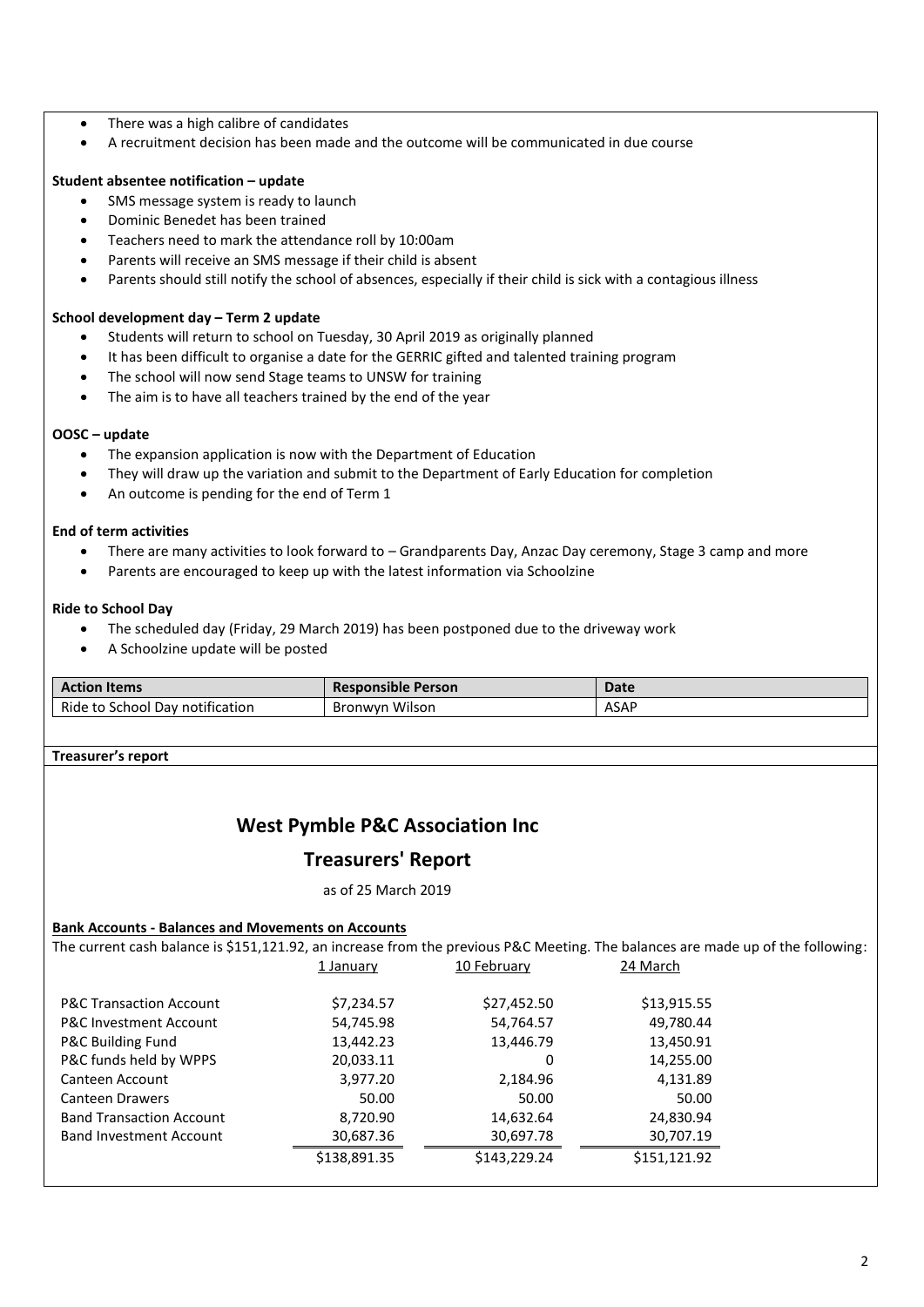# **Band Accounts**

The increase in the band account is due to band fees still being received for 2019. The Tenor saxophone of \$1885 that was passed in the last P&C Meeting has been purchased.

# **Canteen Accounts**

The canteen account has increased due to increased sales through the school24 platform as families top up their accounts for the term.

# **P&C Transaction Account**

The decrease in the P&C transaction account is due to payment of the STLA Teacher pledge of \$25,864.20, as well as the Teacher's consumables pledge of \$2,600 and \$500 worth of gift cards for staff room supplies (tea & coffee) were also purchased. We have also received a grant of \$9,903 from the Stronger Communities Programme for the purchase of new iPads for the school.

**Fundraising** since the last meeting includes the Welcome Night, which raised just under \$1000.

As of the 25<sup>th</sup> of March voluntary family contributions of \$14,255 have been received and are currently held by the school.

| <b>Action Items</b> | <b>Responsible Person</b> | <b>Date</b> |
|---------------------|---------------------------|-------------|
|                     |                           |             |

## **Band report – sent by Miriam Methvan**

#### **Cake Stall**

- Over \$1900 was raised at the Election Day Cake Stall which is a much needed boost for the band program
- It will allow the current filing system to be improved and provide a buffer for expenses

#### **Instruments**

- A new tenor sax was purchased to replace one that needed to be written off
- The instrument is already in use in Performance Band

## **Committee**

- The band committee structure has been finalised:
	- o Miriam Methven will finish as Band Convener after band camp (17-19 May 2019)
	- $\circ$  Miriam will become a general committee member after this date and will still be available to support the committee
	- o Katrina Crooks will move from Camp Coordinator to Band Convener
	- o Jocelyn Girard has moved from Secretary to Treasurer
	- o Brooke Woodbridge (new to the committee) has stepped into the role of Secretary

**Motion** – P&C to accept the new band committee structure **Vote** – the motion passed unanimously

**Motion** – P&C approval for the band to cover Dylan's training band fees for 2019 **Vote** – the motion passed unanimously

| <b>Action Items</b> | <b>Responsible Person</b> | <b>Date</b> |
|---------------------|---------------------------|-------------|
|                     |                           |             |

#### **Canteen report**

#### **Canteen Manager position**

- Danielle Harris announced that she is stepping down as Canteen Manager
- Wendela has stepped up to cover her management role and Nada has stepped up to cover additional shifts
- The P&C will advertise the vacant position immediately
- Danielle will return in Term 2 to hand over, train and be available as an emergency backup
- The P&C would like to thank Dani for all her hard work over the years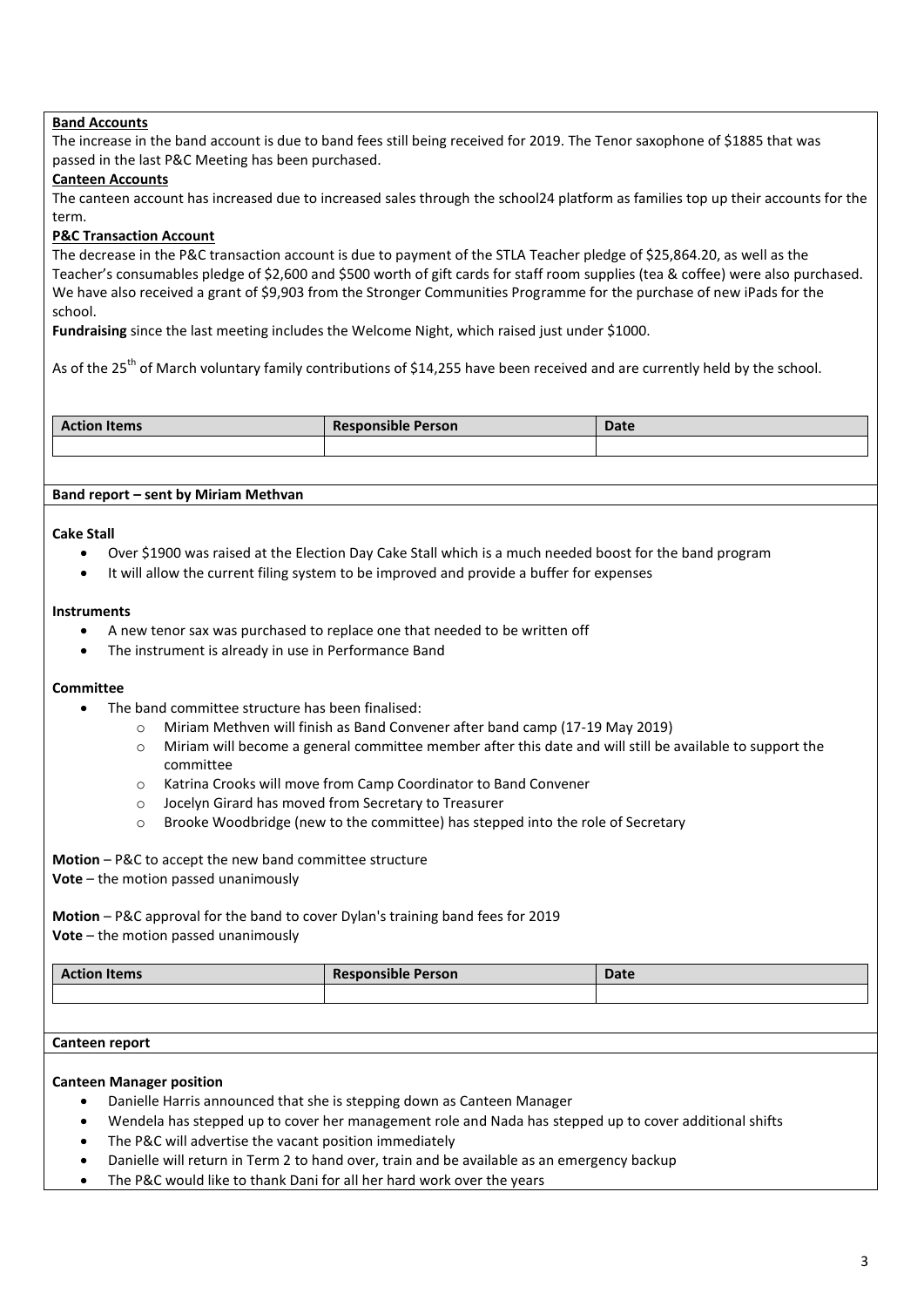# **Canteen accounts and stock levels**

- The accounts are healthy, orders have increased, there are no outstanding bills and a reserve of \$2000-\$3000 is available for emergencies, e.g. fridge or freezer failures
- Stock will be run down towards the end of Term 1
- The canteen has earned \$150 voucher from its major supplier which will be used for groceries

## **New canteen strategy**

- A new strategy will be in place later this year
- The Healthy Kids Association reviewed the menu and commented that it was one of the better ones they have seen
- The Northern Sydney Health Professionals will provide final approval after meeting with key representatives on Tuesday, 26 March 2019

# **Canteen days**

- Renewed discussion regarding which days the canteen should open commenced
- With a new staff member coming on board this may be an opportunity to review the opening days
- Running costs, staff and volunteer availabilities need to be considered before deciding if changes are viable
- A poll will be set up for the school community to respond

## **Last day of Term 1**

- The canteen will run a sausage sizzle on the last day of term
- This provides canteen staff an opportunity to clean the canteen thoroughly in preparation for Term 2

| <b>Action Items</b>         | <b>Responsible Person</b> | Date |
|-----------------------------|---------------------------|------|
| Canteen Manager recruitment | <b>P&amp;C Executive</b>  | ASAP |
| Canteen opening days poll   | Danielle Harris           | ASAP |

## **OOSC report**

## **Sonja De Jong – 25 years of service, Tuesday 26 March 2019**

- Congratulations Sonja on 25 years of service with the West Pymble OOSC
- The children will mark the occasion with pizza and cake on Tuesday
- Suggestion Sonja should write an article for the newsletter reflecting on the past 25 years

## **Expansion – update**

- The application has been resubmitted as per Bronwyn's update in the Principal's report
- Afternoon catering in the canteen will need to be revisited and a new proposal will be submitted to the P&C for review
- The expansion to use the school hall is an interim step for 2019
- Further expansion plans need to continue and Bronwyn suggested that the newly built Beaumont Road OOSC be reviewed for ideas on space specifications within the school
- Bronwyn suggested that OOSC submit a proposal to the school regarding purpose built space and start the approval process with the Department of Education
- Request OOSC seeks guidance from the P&C on grant applications
- Suggestion OOSC should approach Alister Henskens office for support and guidance from the State Government

# **AGM**

The AGM will be held on Tuesday, 7 May 2019

| <b>Action Items</b>                               | <b>Responsible Person</b> | <b>Date</b>                       |
|---------------------------------------------------|---------------------------|-----------------------------------|
| Sonja's newsletter article                        | Jacqui Clark              | ASAP                              |
| Proposal to use canteen for afternoon<br>catering | Jacqui Clark              | ASAP – pending expansion approval |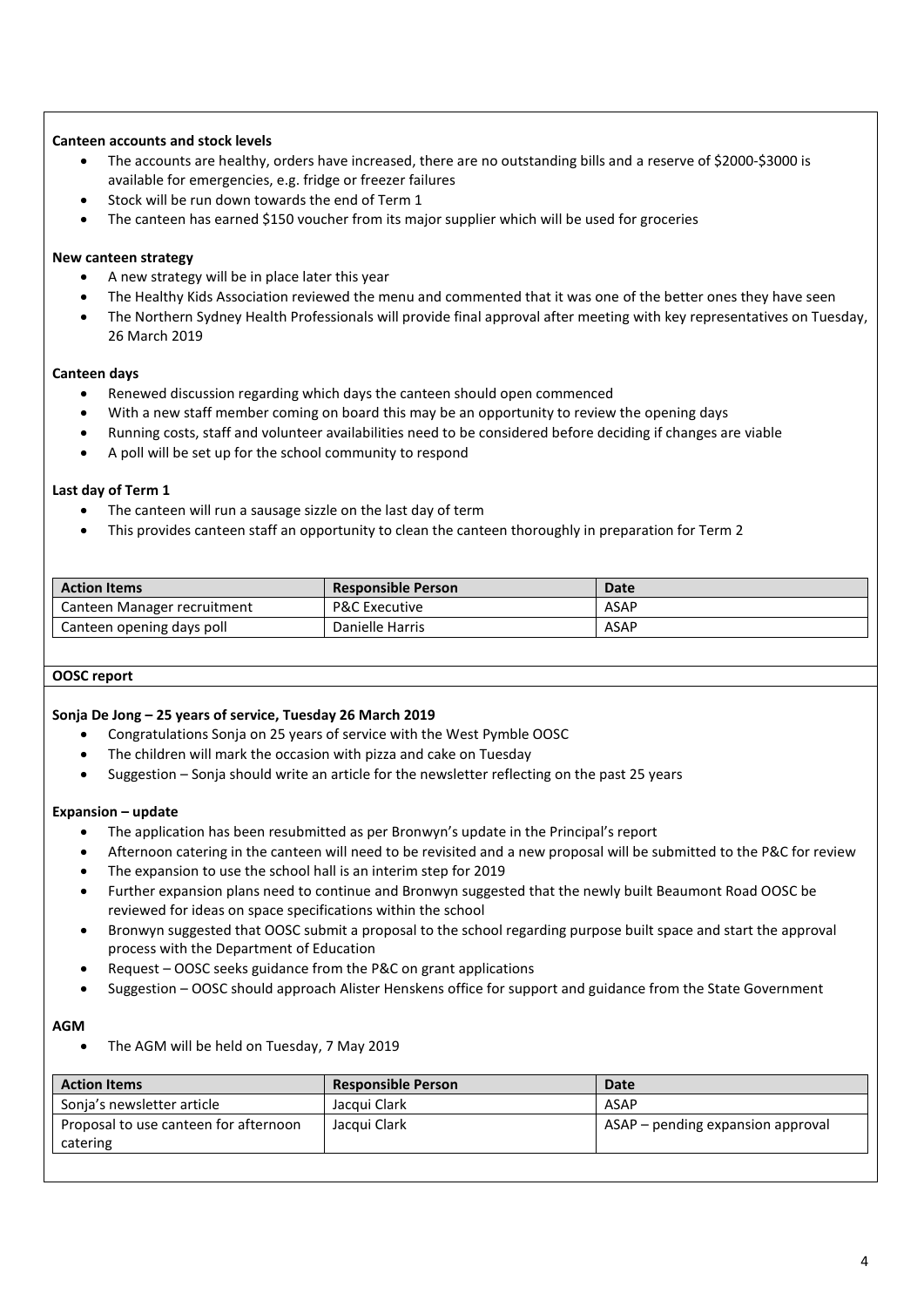#### **Fundraising report**

# **Event summary**

- Welcome Night Friday, 22 February 2019
	- o The night was a big success with almost \$1000 raised
	- o The new committee has gained valuable experience in preparation for next year's event
	- o Thank you to Tom's Cellars for providing a great drink service on the night
- Election Day Cake Stall Saturday, 23 March 2019 (Band)
	- o Congratulations to the band on a very successful event
	- o Refer to Band report for further details

# **Upcoming events**

- Grandparents Day Monday, 8 April 2019
	- o Preparations are underway a wishing tree for classroom supplies has been organised, great raffle sponsors have been acquired, Year 6 volunteers have been arranged to assist with raffle ticket sales on the day
	- o Thank you to Coles, Macquarie Centre for their donation of hot cross buns for morning tea
	- o Suggestion raffle tickets should be sold in the days leading up to the event to capture people that can't attend on the day
- Anzac Day Ceremony Tuesday, 9 April 2019
	- o A poll for Anzac biscuit donations has been arranged for publication on Tuesday, 26 March 2019
	- o The wreath is being arranged by Miriam Methven
- Mother's Day Stall Wednesday, 8 May 2019
	- o Current sales are down from last year and a leaflet campaign was suggested to boost sales
	- o Bronwyn will confirm the hall booking for the day
	- o A reported issue with the PayPal sales confirmation email needs to be investigated
- Trivia Night Friday, 14 June 2019
	- o The results of the poll are in and theme has been confirmed as 'Black and White'
	- o Early bird tickets will be available soon
	- o Communication regarding business sponsorship will be sent out soon to the school community
	- o MC and quiz master volunteers are being actively sought

| <b>Action Items</b>                                  | <b>Responsible Person</b> | <b>Date</b> |
|------------------------------------------------------|---------------------------|-------------|
| Confirm hall booking for Mother's Day<br>Stall       | Bronwyn Wilson            | <b>ASAP</b> |
| Investigate PayPal sales confirmation<br>email issue | Tamara Leo                | ASAP        |

## **Grant report**

# **Stronger Communities Grant Round 4 – 32 new mini iPads**

- A resubmitted application with help from Paul Fletcher's office was successful
- Arrangements are underway with the Apple Store, Hornsby to acquire the new iPads
- Paul Fletcher will be invited to either the Term 1 or 2 Recognition Ceremony as part of a formal presentation

# **Bendigo Bank Community Chest Grant – closes 31 March 2019**

- Ideas were sought for this \$2000 grant (plus \$2500 for people's choice) Green Team recycling stations for each classroom, IT related items
- Suggestion the P&C should consider submitting proposals to the local banks for small donations rather than applying for small grants (a marketing strategy)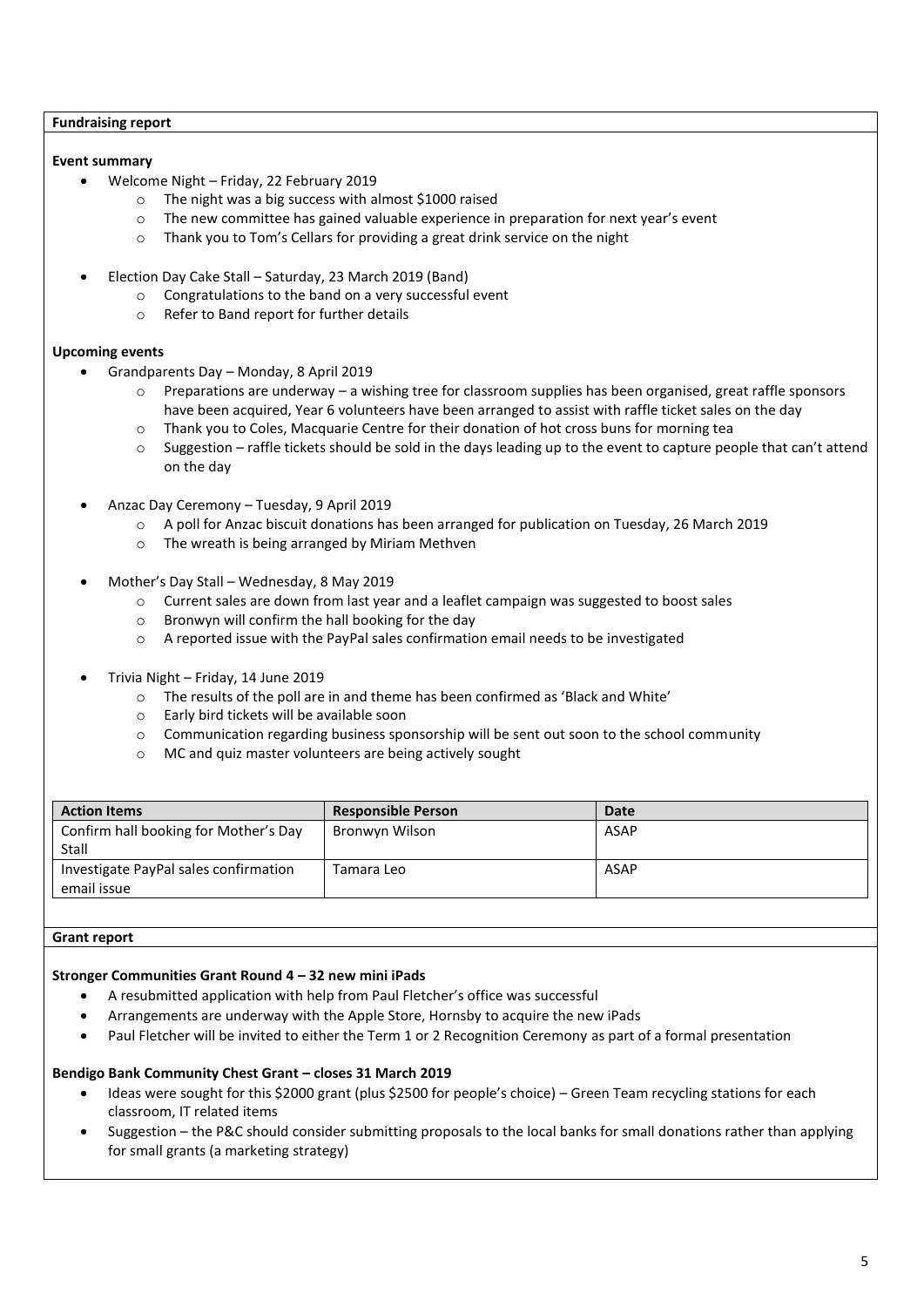### **Ku-ring-gai Community Grant – opens 1 April 2019**

- This grant has previously funded Stage 1 of the playground upgrade
- Ideas were sought access ramp near office, senior play equipment replacement (fast track)

| <b>Action Items</b>                 | <b>Responsible Person</b> | <b>Date</b> |
|-------------------------------------|---------------------------|-------------|
| Invite Paul Fletcher to Recognition | Bronwyn Wilson            | ASAP        |
| Ceremony                            |                           |             |

#### **Working With Children Check**

- The P&C will actively follow up with its members, including canteen to make sure WWCCs are up-to-date
- The office will be engaged to assist in checking if records are up to date once names are provided
- The communication in the most recent newsletter regarding a 'Specified Volunteer/Child Related Contractor Form' and 100 point ID check was confusing
- Volunteers that have completed their WWCC do not need to complete the form
- The school community needs to be reminded of the volunteer sign-in policy

| <b>Action Items</b>                 | <b>Responsible Person</b> | <b>Date</b> |
|-------------------------------------|---------------------------|-------------|
| Check P&C members WWCC status       | Tamara Leo                | Ongoing     |
| Volunteer sign-in policy reminder & | Bronwyn Wilson            | ASAP        |
| form/ID check explanation           |                           |             |

#### **School office upgrade and future funding**

- The school office is due for an upgrade and the P&C was approached for potential funding
- Bronwyn is applying to the Department for funding after the Premier's recent announcement regarding funding for schools
- The Executive team is working on a strategic plan for 2019 and is seeking input for funding opportunities
- Suggestion create a poll for the school community including teachers to respond
- Stage 4 of the playground upgrade is due to take place this year
- Consider providing funding for more gifted and talented support, learning support, emotional support

| <b>Action Items</b>            | <b>Responsible Person</b> | Date |
|--------------------------------|---------------------------|------|
| Review strategic plan for 2019 | P&C<br>Executive          | erm  |

# **Kiss and Drop**

- Despite the presence of teachers in the Kiss and Drop area a significant number of people are not following the procedure creating a safety concern for the children
- The school community needs to be reminded of the procedure and the school has approached the P&C to assist in onsite education
- Volunteers would be required for 1-2 weeks to cover morning (8:40am 9:10am) and afternoon (3:10pm 3:30pm) sessions
- Suggestion communicate the Kiss and Drop procedure via Schoolzine before commencing any onsite education

| <b>Action Items</b>                     | <b>Responsible Person</b> | <b>Date</b> |
|-----------------------------------------|---------------------------|-------------|
| Arrange volunteers for onsite education | Natasha Hollerbach        | ASAP        |
| Communicate procedure via Schoolzine    | Bronwyn Wilson            | ASAP        |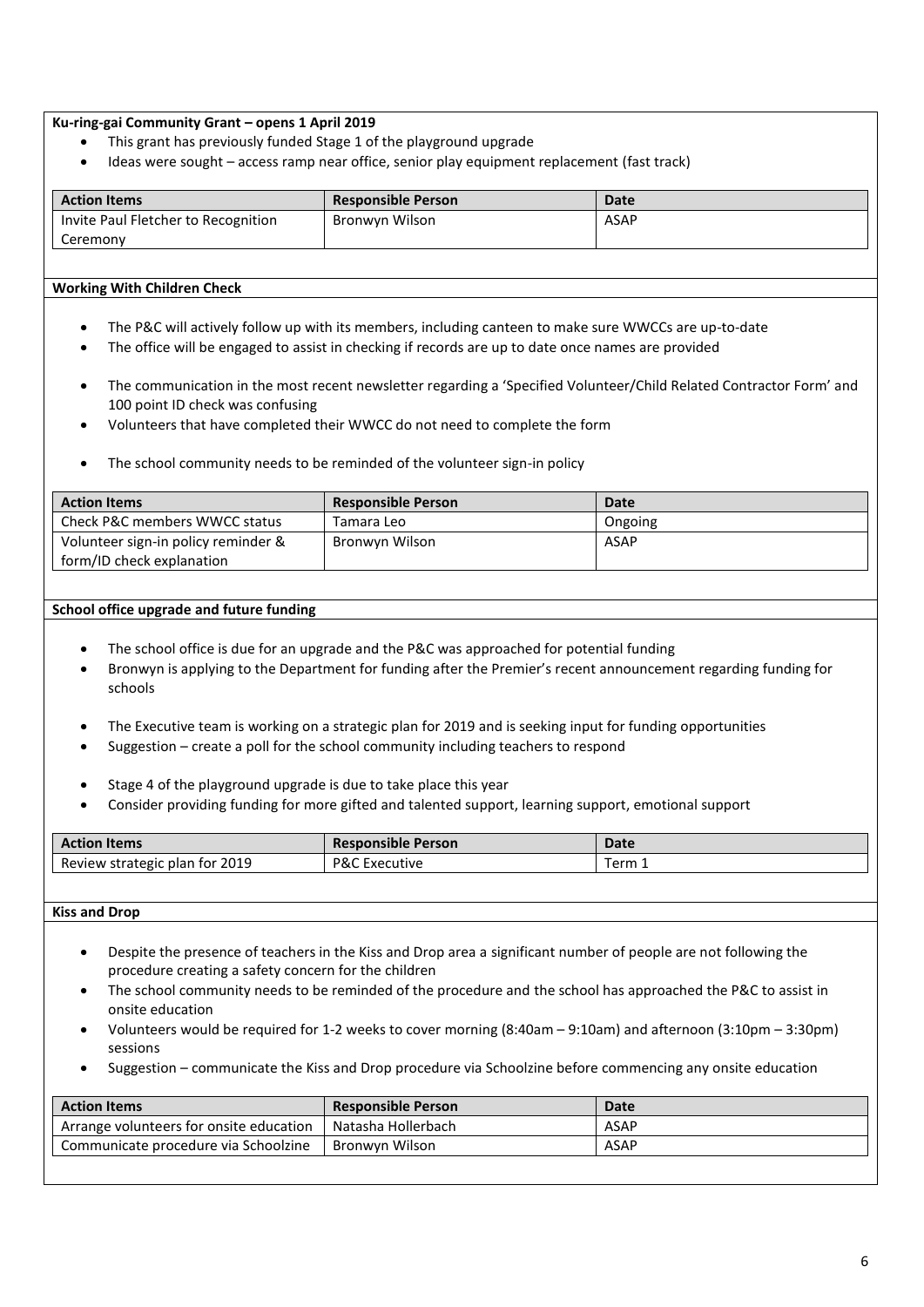#### **After school activities – winter locations**

- Request review winter locations for Karate and Tae Kwan Do currently taking place under the COLA
- The library is the only potentially suitable alternative
- Both instructors should contact Bronwyn to view the library space and decide on suitability

| tion Items:                                 | Responsible Person | Date     |
|---------------------------------------------|--------------------|----------|
| Update instructors<br>on location options ; | Tamara<br>Leo      | One week |

#### **General business**

#### **Green Team update – Jeremy Cohen**

- Bottle drive awareness is increasing and 8305 bottles have been collected to date
- The TOMRA bottle reverse vending machine lease has expired and a renewal is underway
- The second annual community bottle drive is scheduled for September
- A guest speaker is being arranged to speak to the children on the positive impact recycling has on our Australian landscape
- The sustainable living program is targeting big corporate companies, e.g. Coca Cola, for donations
- As president of the Green Team, Dominic Benedet will steer the decision on how money will be used to benefit the school
- The Green Team would like to introduce plastic sorting at the school
- Mulch is required for the endemic trees planted on the school oval
- Jeremy will be attending an EcoSmart meeting on 3 April 2019 to learn more about the program

#### **P&C email and website update – Tamara Leo**

- The recent website crash was the result of a poorly communicated upgrade by the P&C email host
- The crash prompted a review of the P&C email and website set-up
- With new technology now available a decision was made to migrate the P&C email and website to Google
- Google offer not-for-profit organisations free G Suite accounts saving the P&C over \$500 in IT costs
- Other benefits include:
	- o Increased security, backups, good spam filters
	- o Numerous @wppspnc.com.au email addresses available to avoid personal email use
	- o Full email history will now be stored in one location
	- o Google drive offers ample cloud storage enabling easy file storage and sharing
	- Improved handover of information for future P&C committees
- The first stage of the migration took place 14 March 2019
- The final stage of the migration will be completed after the Mother's Day Stall purchasing is complete mid-April
- Email and the website will go down for up to 24 hours at this time
- Thanks to Glen Leo for managing the IT requirements for the P&C

# **Mungo Youth Project – Natasha Hollerbach on behalf of Maria Greenwood**

- Six year 5 and 6 students have been offered the opportunity to attend the Mungo Youth Project (as part of the schools City Community Alliance)
- They will learn from elders about the history of Australia's First People and our heritage while developing leadership and collaboration skills
- The students will share their experiences and insights with the rest of the school upon return